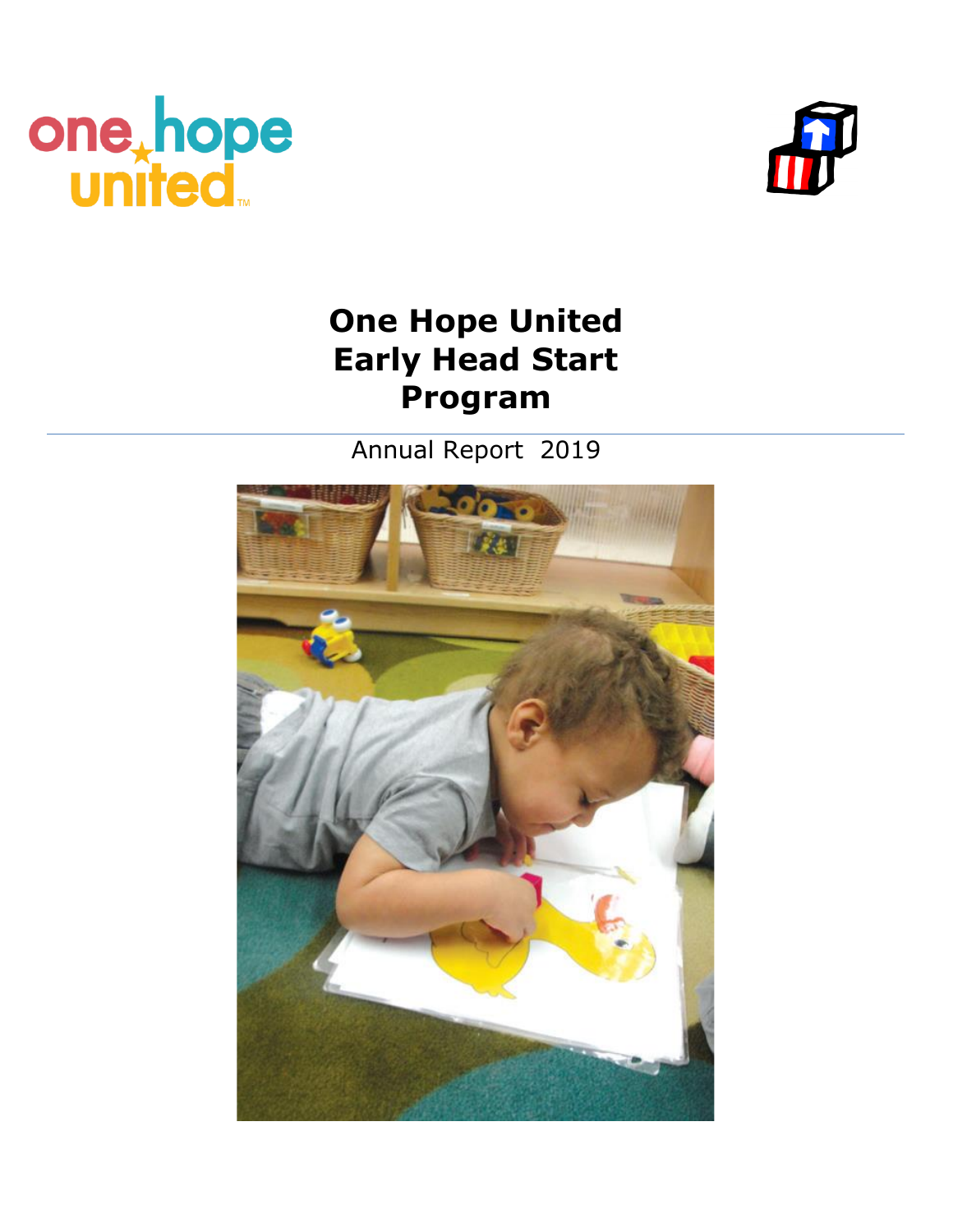### **General Information**

#### **Name of Agency: One Hope United**

| <b>Program Number:</b>            |
|-----------------------------------|
| <b>Program Name:</b>              |
| <b>Program Address:</b>           |
| <b>Agency Address:</b>            |
| <b>Phone Number:</b>              |
| <b>Fax Number:</b>                |
| <b>Head Start Director Name:</b>  |
| <b>Head Start Director Email:</b> |
| <b>Agency Web Site Address:</b>   |
| <b>Agency Type:</b>               |

**Program Number:** 05CH010774-201 **Program Name:** Waukegan Early Learning Center 1500 Sunset Ave., Waukegan, IL 60087 514 W. 31<sup>st</sup> Street **Phone Number:** 312-949-4045 **Fax Number:** 312-949-1168 **Head Start Director Name:** Rosanne DeGregorio [rdegregorio@onehopeunited.org](mailto:rdegregorio@onehopeunited.org) **Agency Web Site Address:** [www.onehopeunited.org](http://www.onehopeunited.org/) **Agency Type:** Private/Public Non-Profit

**Agency Web Site Address:** [www.onehopeunited.org](http://www.onehopeunited.org/) **Agency Type:** Private/Public Non-Profit

#### **Agency Description**

One Hope United was founded as Chicago Baptist Orphanage in 1895. Today, One Hope United is a federation of agencies that spans four states, serving more than 15,000 children and families each year. One Hope United provides advocacy, support, and treatment to vulnerable children and families. Although there are countless child welfare agencies across the United States, very few organizations are able to offer the diverse array of prevention, intervention, and community-based programs and services available through One Hope United.

One Hope United's Early Learning and Child Development centers are dedicated to educating, nourishing, and empowering young children and families. Our 12 Child Development centers throughout the Chicago land area serve more than 2,200 children each year. All of our eligible centers are accredited or undergoing accreditation by the National Association for the Education of Young Children (NAEYC)—a distinction held by only 10% of centers in the country.

#### **Program Description**

The program partners with the Ounce of Prevention Fund to provide Early Head Start services, both center based and home based, for children 6 weeks to 3 years. The Early Head Start model provides a nurturing environment that supports the healthy growth and development of each child in the context of the child's family, culture and community.

In the center based program, teachers utilize the Creative Curriculum for Infants, Toddlers and Twos which provides a unique "learn by doing" approach that allows children to explore and understand the world around them. The home based program includes a weekly 90 minute home visit as well as socialization activities that provide opportunities for children and parents to meet and engage in a variety of learning experiences. Parent Educators utilize the Parents as Teachers Curriculum to partner with parents in helping their children grow up healthy, safe and ready to learn.

#### **Communities served**

Waukegan Township including: Waukegan, Beach Park, Park City, North Chicago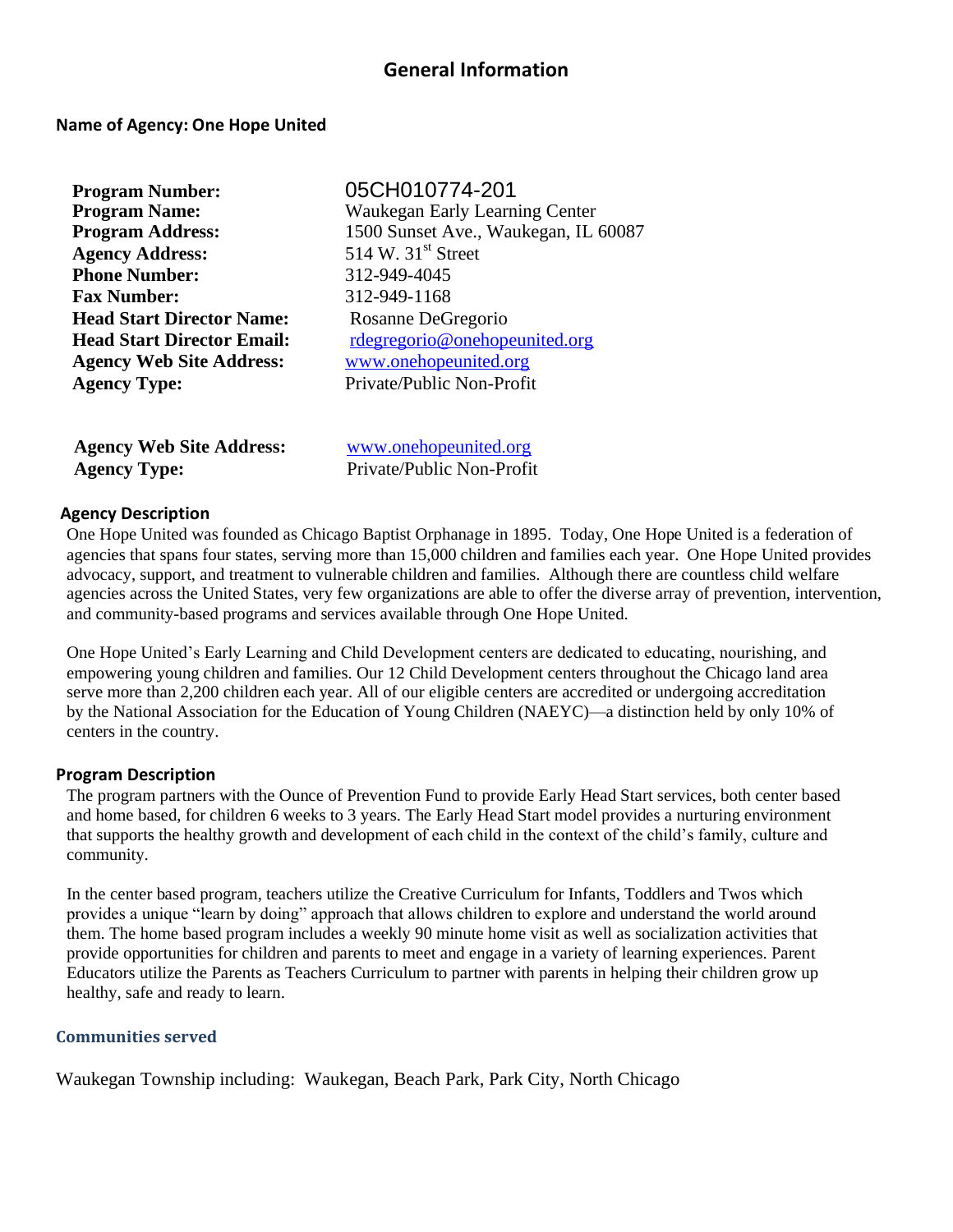## **Overall Grantee Budget 2019– Early Head Start**

Total Public and Private Funds received: \$1,038,695

| <b>Public Funds</b>   |           | <b>Private Funds</b> |         |
|-----------------------|-----------|----------------------|---------|
| Source                | Amount    | Source               | Amount  |
| Federal               | 769,675   | Individuals,         | 60,473  |
|                       |           | Corporations,        |         |
|                       |           | Foundations, etc.    |         |
| State                 | 356,293   | In-kind              | 201,615 |
| Local School District |           |                      |         |
|                       |           |                      |         |
| Total                 | 1,125,968 | Total                | 262,088 |

## **2018 Budget and Actual Expenditures**

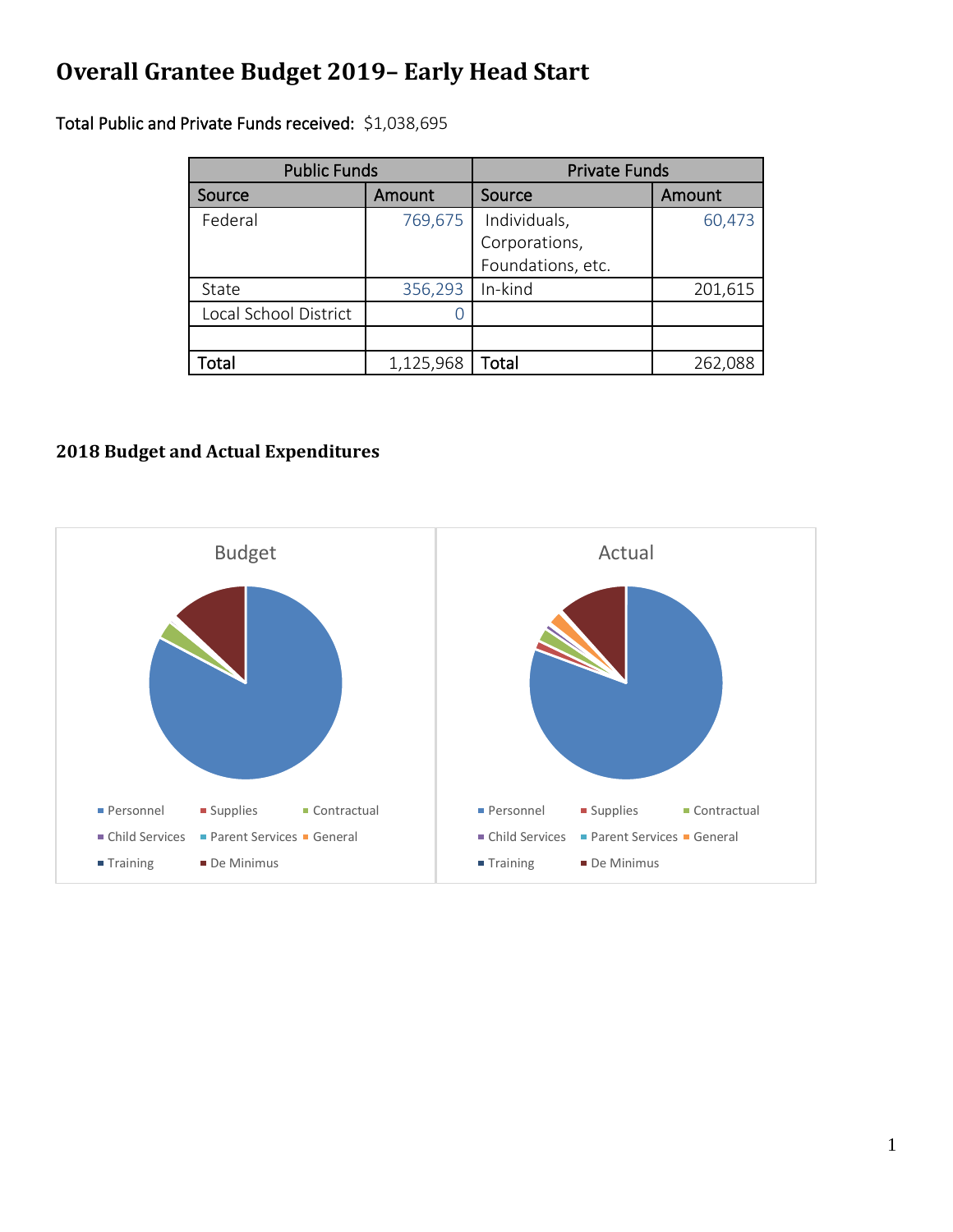## **Summary of your most current Community Assessment**

## **Children and Families Served in 2019**

## **Grantee Funded Enrollment**

|                             | <b>Head Start Enrollment</b> | <b>Early Head Start Enrollment</b> |
|-----------------------------|------------------------------|------------------------------------|
| <b>Center-based Program</b> |                              |                                    |
| a. 5 days per week          |                              | 40                                 |
| 1. Full-day enrollment      |                              | 40                                 |
| 2. Part-day enrollment      |                              |                                    |
| b. 4 days per week          |                              |                                    |
| 1. Full-day enrollment      |                              |                                    |
| 2. Part-day enrollment      |                              |                                    |
| <b>Home-based Program</b>   |                              | 30                                 |
| <b>Unallocated Slots</b>    |                              |                                    |
| <b>Total:</b>               |                              |                                    |

**Total Children Served:** 98 **Total Families Served:** 77

## **Average monthly enrollment (as percentage of funded enrollment): 100%**

| Number of Eligible Children in Community, ages 0-2 | 1701 |
|----------------------------------------------------|------|
| Percentage of children served in agency            | 5%   |

## **Health**

### **Percentage of enrolled children who received medical and dental exams**

| <b>Received Medical Exams</b> | <b>Received Dental</b><br><b>Exams</b> |
|-------------------------------|----------------------------------------|
| 69.4%                         | $N/A^*$                                |

\*not required for Early Head Start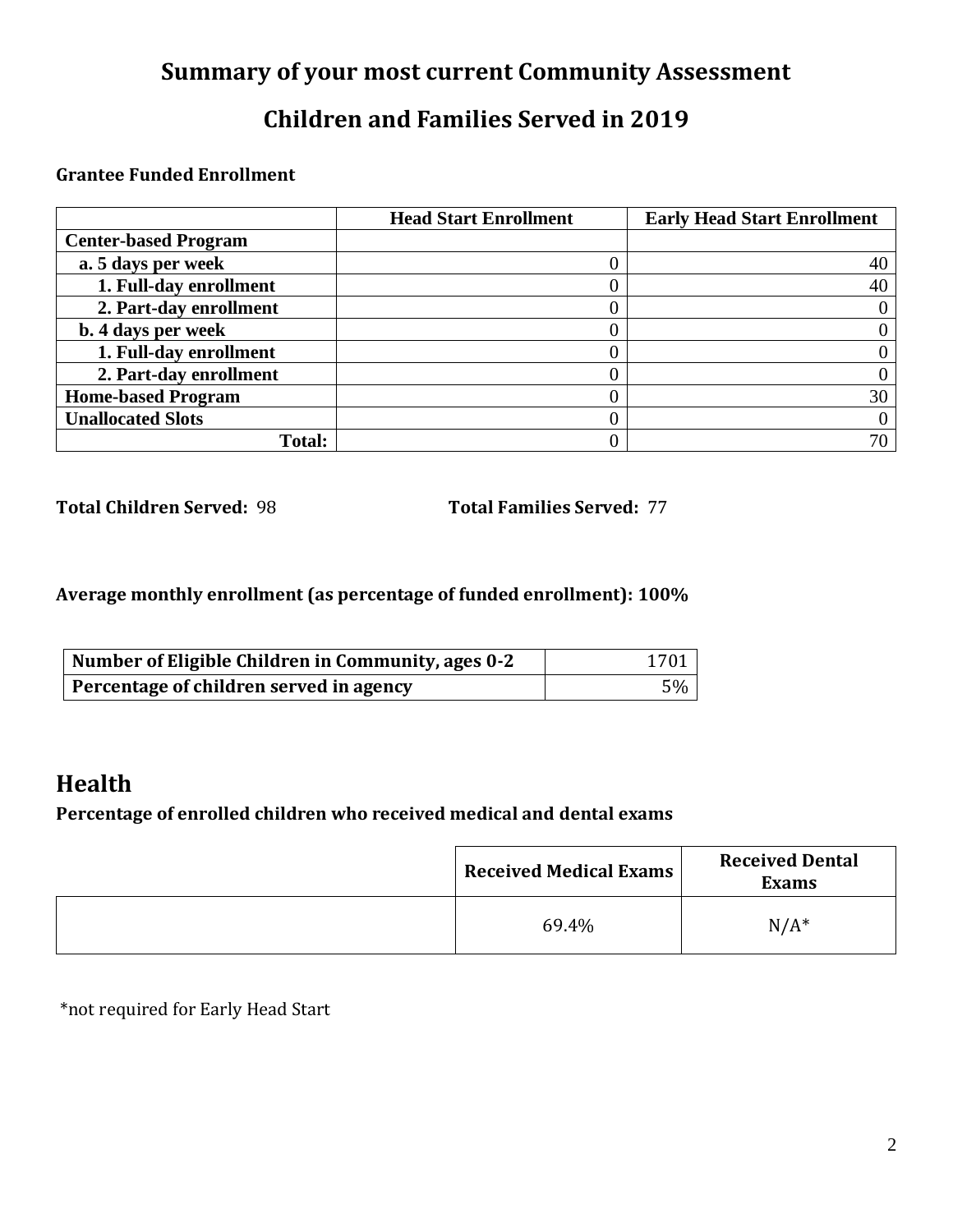## **Community Assessment Summary:**

## **Key Findings**

### **Demographic Key Findings**

In the Lake County municipalities, Waukegan, North Chicago and Park City remain moderately high for children in poverty and Beach Park low in percentage of children aged 0-5 living in poverty.

Waukegan Township and the city of Waukegan both had 15% of children living in extreme poverty – below 50% of the federal poverty level.

Waukegan's race/ethnicity composition of the 0-5 children in Waukegan was 16% Black with 46% living in poverty, 66% Hispanic with 31% in poverty, and 22% Other Race children with 20% living in poverty.

Lake County stayed the same in the percent of households with limited English proficiency between 2016 and 2017 as did the city of Waukegan. Waukegan Township increased just slightly between 2016 and 2017.



Waukegan had the highest percentage of households with limited English proficiency at 13% in 2017 followed closely by Park City at 12%. Beach Park had the lowest percentage at 1%.

In 2017-2018 the Waukegan Early Head Start program served children that were 72% Hispanic, 18% non-Hispanic Black, 5% non-Hispanic White, and 4% non-Hispanic Bi-Racial.

### **Education Key Findings**

Most municipalities in Lake County and Waukegan Township, Beach Park and North Chicago had their highest percentages for adult education in the category of some college/AA degrees while Park City and Waukegan's highest were in high school diploma. The majority of the parents in the Waukegan Early Learning Center program had a high school degree or GED.

Results from this first year of state-wide implementation of the kindergarten readiness assessment, KIDS, revealed that the majority of children,42%, were not ready in the 3 areas of development measured: socialemotional, language and literacy, and math. A breakdown of the data to geographic regions and preschool attendance were not analyzed.

### **Disabilities Key Findings**

In 2017-2018, the Waukegan Early Learning Center served 9 infants and toddlers with disabilities. All of them were receiving services. The number served represented 13% of funded enrollment and 9% of cumulative enrollment, just shy of the 10% requirement.

In Lake County, there were 701 children with an IFSP, Individual Family Service Plan. The program has a relationship with the local CFC and works closely together to assess, evaluate and provide services to children.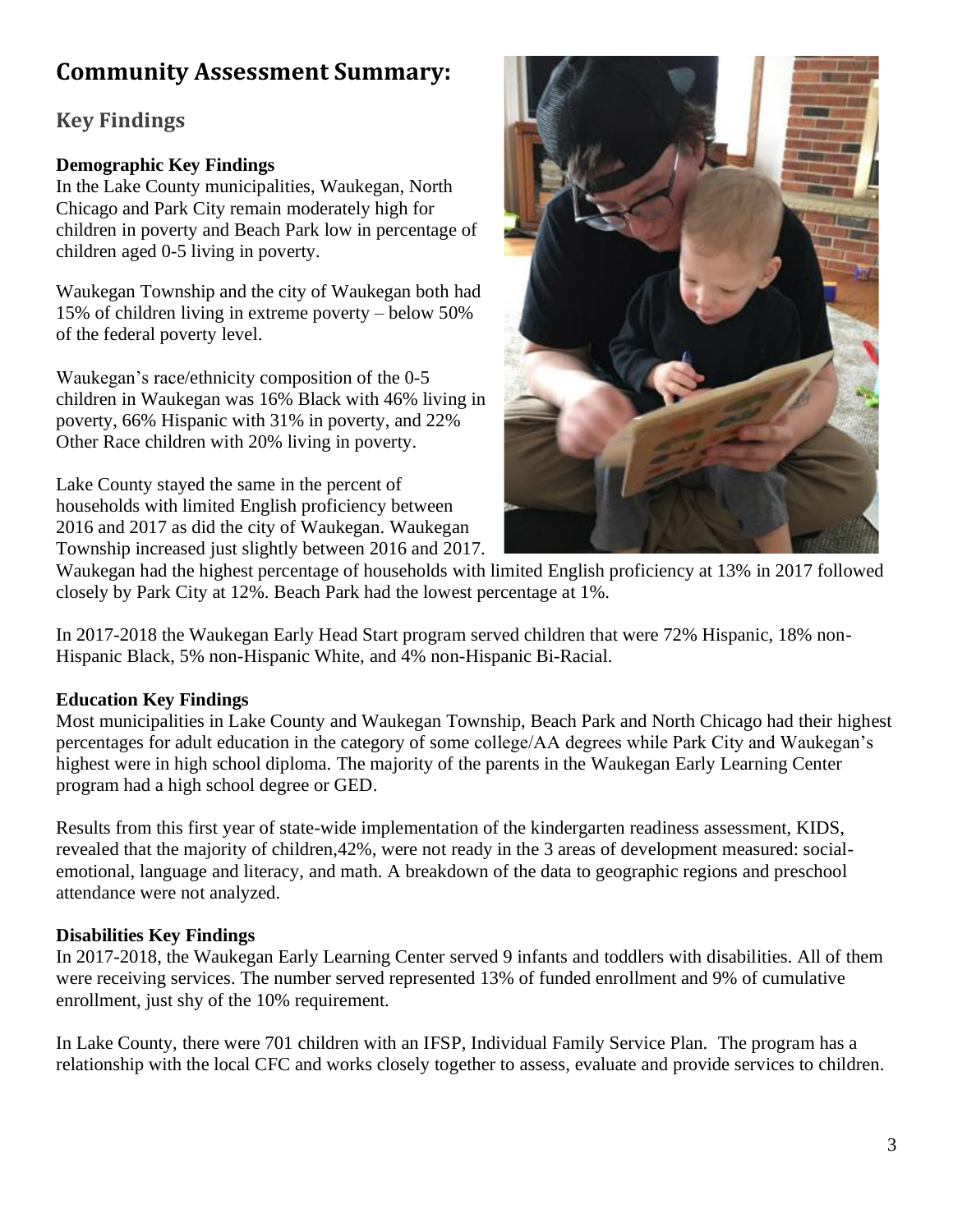#### **Health Key Findings**

Recent census numbers revealed that the number of uninsured young children has grown for the first time since 2008, moving from 3.8% in 2016 to 4.2% in 2017. At 8%, Lake and Will County had the lowest percentage of low birth weight. Preterm births were the same across suburban Cook, Will and Lake Counties at 10%.

The Center maintained high levels of health insurance and having a medical home. Immunizations, physicals, having a dental home and oral health decreased from 2016-2017. Although the Waukegan Early Learning Center program decreased on all three indicators, the percentages were still higher than the Illinois and national averages for all three indicators.

#### **Social Service Key Findings**

While mental health needs in the community are getting more attention locally, there are still a limited number of providers, especially for people who do not speak English. Local primary care providers continue to be the first line of help for people, but their help is limited to providing referrals which parents have a hard time following up on. Early Intervention provides social worker support for qualifying families, but this is not a widely known option and is only an option for families with a child who qualifies for services.

## **Parental involvement**

#### *Parent Committee Meetings*

- Monthly Parent Committee Meetings took place at the Center based program
- The Home based program provided bimonthly parent meetings during the socialization activity
- Parents reviewed menus, discussed child outcomes, reviewed self-assessment results and Quality improvement plans, provided input for program activities and participated in workshops to enhance their parenting skills and understanding of child development.

#### *Parent Education Activities*

#### *Health*

- $\checkmark$  First Aid/CPR Nurse
- ✓ Nutrition / Healthy Breakfast Nutritionist
- ✓ Dental Health for Infants & Toddlers / Mobile Van

#### *Mental Health*

- ✓ Milestones and development
- ✓ Challenging Behaviors/Biting-MHC
- $\checkmark$  Positive Discipline Workshop